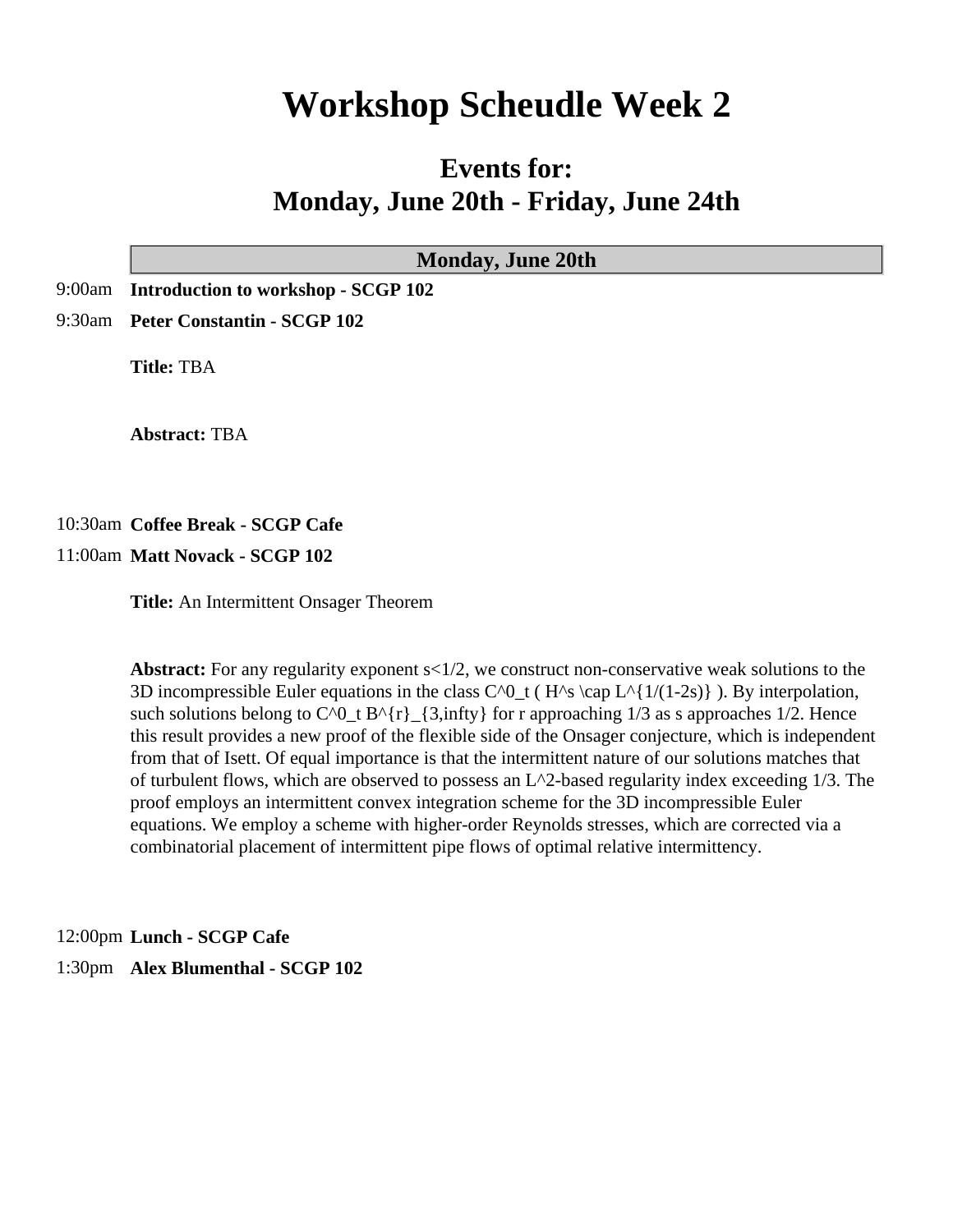**Title:** Exponential mixing for Pierrehumbert's alternating sine-shear flow with random phase shifts

**Abstract:** The Pierrehumbert alternating sine-shear flow is a classical example of an incompressible flow observed to mix passive scalars. Proving mixing for concrete is a substantial mathematical challenge in the dynamical systems and passive scalar mixing communities, and many open questions remain, even for simple toy models for which mixing is substantiated in numerical experiments. Recently, techniques from random dynamical systems theory have been applied to problems of this kind for typical realizations of incompressible flows subjected to noise (c.f. my previous joint work with Bedrossian and Punshon-Smith). In this talk I will review a recent result, joint with Michele Cot-Zelati and Rishabh Gvalani, proving exponentially fast mixing (a.k.a.  $H^{\wedge}$ {-1} decay) for all passive scalars, under the alternating shear flow with randomly chosen phase shifts. To our knowledge, this example provides the first-ever example of a universal exponentiallyfast mixer on the periodic box which is uniformly smooth ( $C^\prime\in\$ infty\$) in space and time.

# 2:30pm **Susan Friedlander (remote) - Zoom**

**Title:** On Moffatt's Magnetic Relaxation Equations

**Abstract:** We investigate the stability properties for a family of equations introduced by Moffatt to model magnetic relaxation. These models preserve the topology of magnetic streamlines, contain a cubic nonlinearity, and yet have a favorable  $L^2$  energy structure. We consider the local and global in time well-posedness of these models and establish a difference between the behavior as t goes to infinity with respect to weak and strong norms.

This is joint work with Rajendra Beekie and Vlad Vicol.

# 3:30pm **Coffee Break - SCGP Cafe**

# 4:00pm **Daniel Ginsberg - SCGP 102**

**Title:** The stability of model shocks and the Landau law of decay

**Abstract:** It is well-known that in three space dimensions, smooth solutions to the equations describing a compressible gas can break down in finite time. One type of singularity which can arise is known as a "shock", which is a hypersurface of discontinuity across which the integral forms of conservation of mass and momentum hold and through which there is nonzero mass flux. One can find approximate solutions to the equations of motion which describe expanding spherical shocks. We use these model solutions to construct global-in-time solutions to the irrotational compressible Euler equations with shocks. This is joint work with Igor Rodnianski.A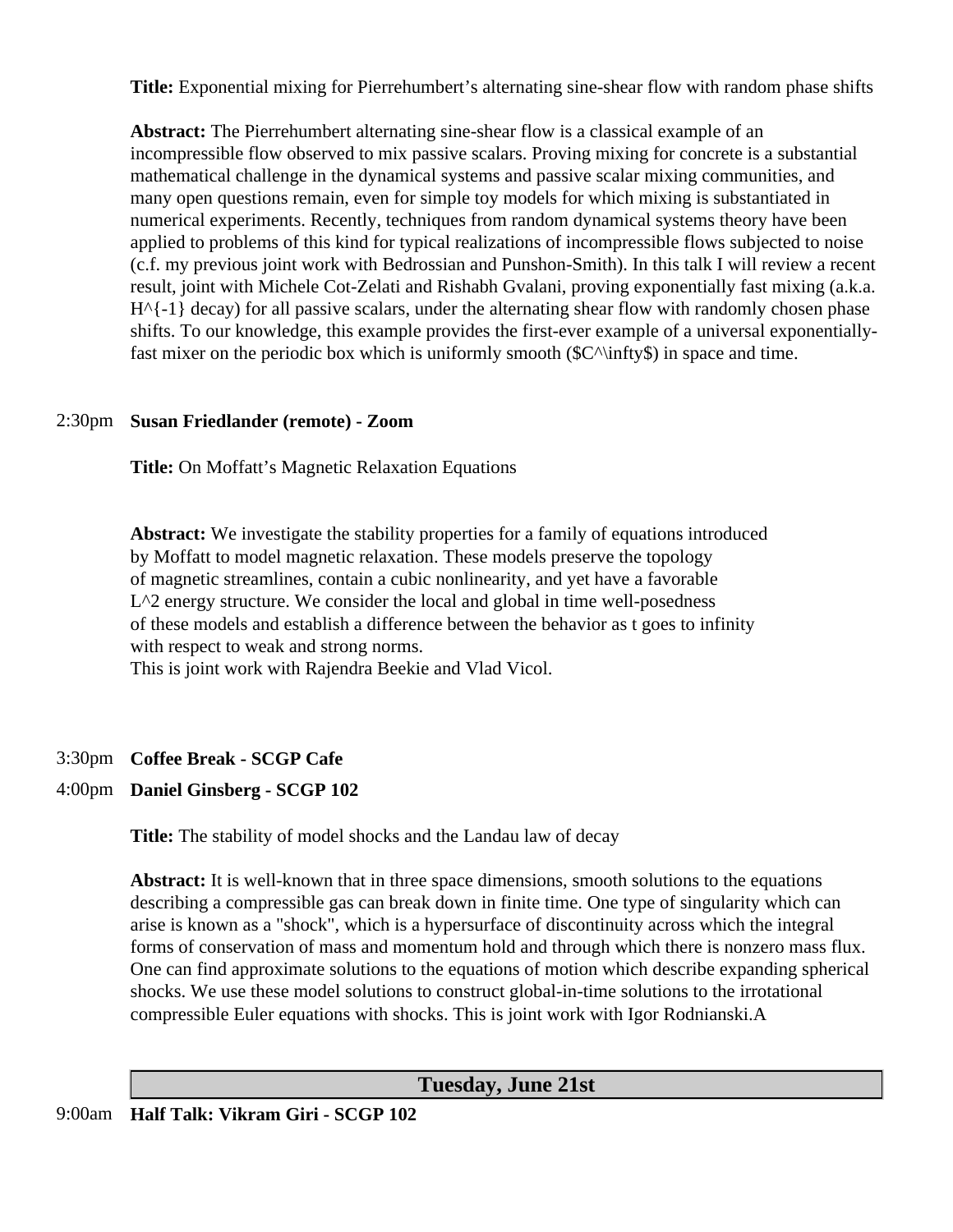**Title:** Non-unique trajectories of Hamiltonian vector fields

**Abstract:** We'll discuss a construction of an autonomous Hamiltonian Sobolev vector field in 4 dimensions such that for a positive measure of initial points, there are at least two trajectories emanating from them. We'll also see that the Hamiltonian need not be preserved along such trajectories. We use convex integration techniques and the Ambrosio superposition principle in the proof. This is joint work with Massimo Sorella.

#### 9:30am **Jonathan Mattingly - SCGP 102**

**Title:** A model for random Euler and Navier Stokes equations based on a randomized splitting of the dynamics.

**Abstract:** We introduce a model for the generic behavior of the Euler equations by introducing a random splitting of the dynamics. Conceptually this allows for the separation of the energy pumping terms and those random perturbations ensuring they dynamics is generic. We will primarily consider the finite dimensional approximation by restricting the dynamics to a finite (but large) collection of Fourier modes (that is to say, we consider the finite dimensional Galerkin Approximations). We begin by splitting the dynamics into a large number of small dimensional random dynamical systems obtained by running a three dimensional ODE for a short but random amount of time. These small systems dynamical systems each conserve the energy and the entropy of the systems. Hence the composition of entire collection of these maps conserve energy and entropy and can be show to be a good approximation of the dynamics on an arbitrary finite time interval as the mean of the random step size is taken to zero. For fixed step size mean, the random dynamics have a unique invariant measure both in the Euler setting and when fix time independent forcing is added along with some (even partial) dissipation. We also show that the randomly split Euler system is chaotic in the sense that it almost surely has positive Lyapunov exponents. This is mainly joint work with Omar Melikechi (Duke) and Andrea Agazzi (Pisa).

# 10:30am **Coffee Break - SCGP Cafe**

# 11:00am **Dallas Albritton - SCGP 102**

**Title:** Non-uniqueness of Leray solutions of the forced Navier-Stokes equations

**Abstract:** In a seminal work, Leray demonstrated the existence of global weak solutions to the Navier-Stokes equations in three dimensions. Are Leray's solutions unique? This is a fundamental question in mathematical hydrodynamics, which we answer in the negative, within the `forced' category, by exhibiting two distinct Leray solutions with zero initial velocity and identical body force. This is joint work with Elia Brué and Maria Colombo.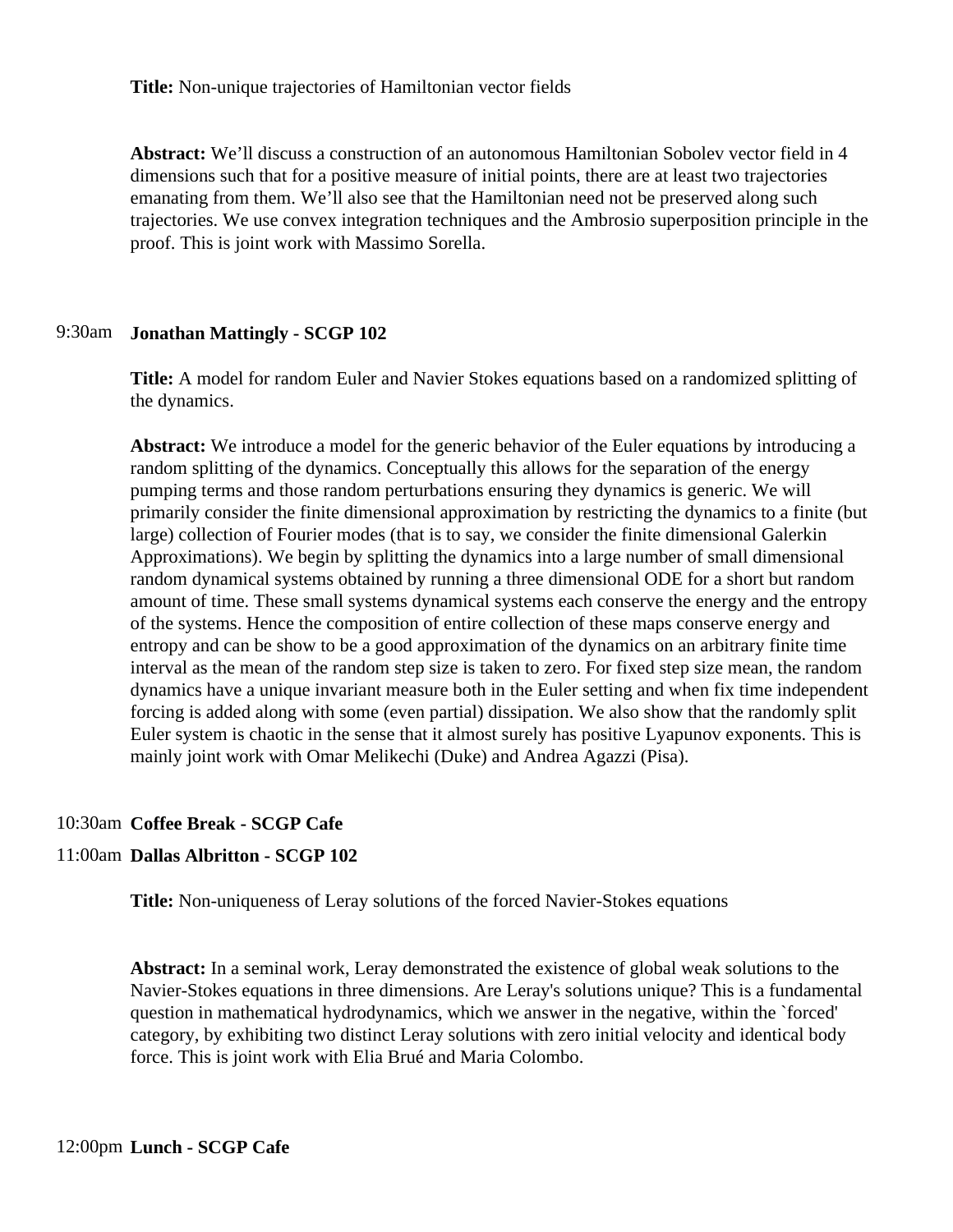# 1:30pm **Mihaela Ignatova - SCGP 102**

**Title:** Long Time Behavior of Electroconvection Models

**Abstract:** We present two electroconvection models describing the interaction between a surface charge density and a fluid in a two-dimensional situation. We compare these models with the surface quasi-geostrophic equation in bounded domains and recall some recent results. For the first model, the global existence results can be obtained for bounded domains and for the torus. In the latter case, in joint work with graduate student E. Abdo, we proved that the long time asymptotic state of the system is finite dimensional, if body forces are applied to the fluid, and a singleton solution in the absence of fluid body forces. In the whole space, in the absence of forcing, we obtain optimal decay rates. For the more challenging second model, corresponding to electroconvection through porous media, we proved global existence for subcritical and for small data cases.

#### 2:30pm **Alexander A. Kiselev - SCGP 102**

**Title:** Regularity of vortex and SQG patches

**Abstract:** I will review some recent progress on regularity properties of vortex and SQG patches. In particular, I will present an example of a vortex patch with continuous initial curvature that immediately becomes infinite but returns to  $C^2$  class at all integer times only without being time periodic. The proof involves derivation of a new system describing the patch evolution in terms of arc-length and curvature. The talk is based on a work joint with Xiaoyutao Luo.

# 3:30pm **Coffee Break - SCGP Cafe**

# 4:00pm **Federico Pasqualotto - SCGP 102**

**Title:** Singularity formation in the Boussinesq equations

**Abstract:** In this talk, I will first review existing results on singularity formation in incompressible and inviscid fluids. I will then describe a new mechanism for singularity formation in the Boussinesq equations. The initial data we choose is smooth except at one point, where it has Hölder continuous first derivatives. This is joint work with Tarek Elgindi (Duke University).

# **Wednesday, June 22nd**

9:00am **Half Talk: Anuj Kumar - SCGP 102**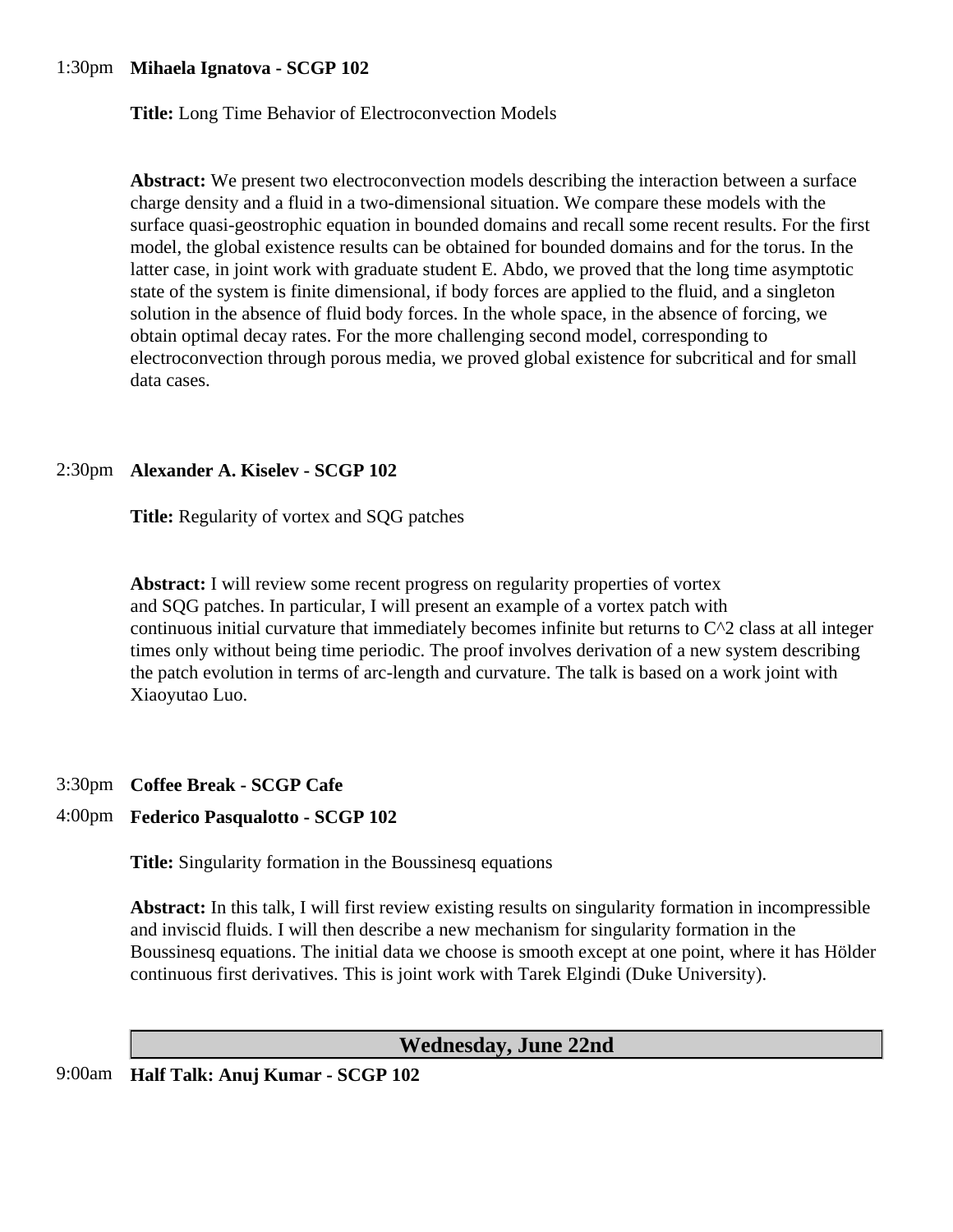**Title:** Optimizing scalar transport using branching pipe flows

**Abstract:** We consider the problem of "wall-to-wall optimal transport" in which we attempt to maximize the transport of a passive temperature field between hot and cold plates. Specifically, we optimize the choice of the divergence-free velocity field in the advection-diffusion equation amongst all velocities satisfying an enstrophy constraint (which can be understood as a constraint on the power required to generate the flow). Previous work established an a priori upper bound on the transport, scaling as the 1/3-power of the flow's enstrophy. Recently, Tobasco & Doering (Phys. Rev. Lett. vol.118, 2017, p.264502) and Doering & Tobasco (Comm. Pure Appl. Math. vol.72, 2019, p.2385--2448) constructed self-similar two-dimensional steady branching flows saturating this bound up to a logarithmic correction to scaling. This logarithmic correction appears to arise due to a topological obstruction inherent to two-dimensional steady branching flows. We present a construction of three-dimensional "branching pipe flows" that eliminates the possibility of this logarithmic correction and therefore identifies the optimal scaling as a clean 1/3-power law. These branching pipe flows are not merely mathematical constructs but in principle, can be engineered. Our flows resemble previous numerical studies of the three-dimensional wall-to-wall problem by Motoki, Kawahara & Shimizu (J. Fluid Mech. vol.851, 2018, p.R4). However, using an unsteady branching flow construction, it appears that the 1/3 scaling is, in fact, optimal in two dimensions as well. We discuss the underlying physical mechanism that makes the branching flows "efficient" in transporting heat. Finally, we discuss the implications of our result to the heat transfer problem in the Rayleigh--Benard convection and the problem of anomalous dissipation in a passive scalar, and we propose a few conjectures in these directions.

#### 9:30am **Anna Frishman - SCGP 102**

**Title:** Mean flow and fluctuations in two opposing limits of quasi-geostrophic flow

**Abstract:** Persistent large scale flows in geophysical and astrophysical settings are often sustained by small scale turbulence, rather than the other way around. I will discuss two idealized settings where analytical progress on such mean-flow-turbulence interactions and statistics is possible. Namely, I will compare and contrast the steady state statistics in two limits of the shallow water quasi-geostrophic equation (absent differential rotation): the limit of infinite deformation radius, corresponding to 2D Navier-Stokes, and that of zero deformation radius, called the asymptotic model. For both, I will present analytical results rooted in the quasi-linear approximation, along with supporting evidence from direct numerical simulations. I will also show some surprising features of the asymptotic model, including the influence of the inverse energy transfer on the direct cascade.

10:30am **Coffee Break - SCGP Cafe** 11:00am **Michele Coti Zelati - SCGP 102**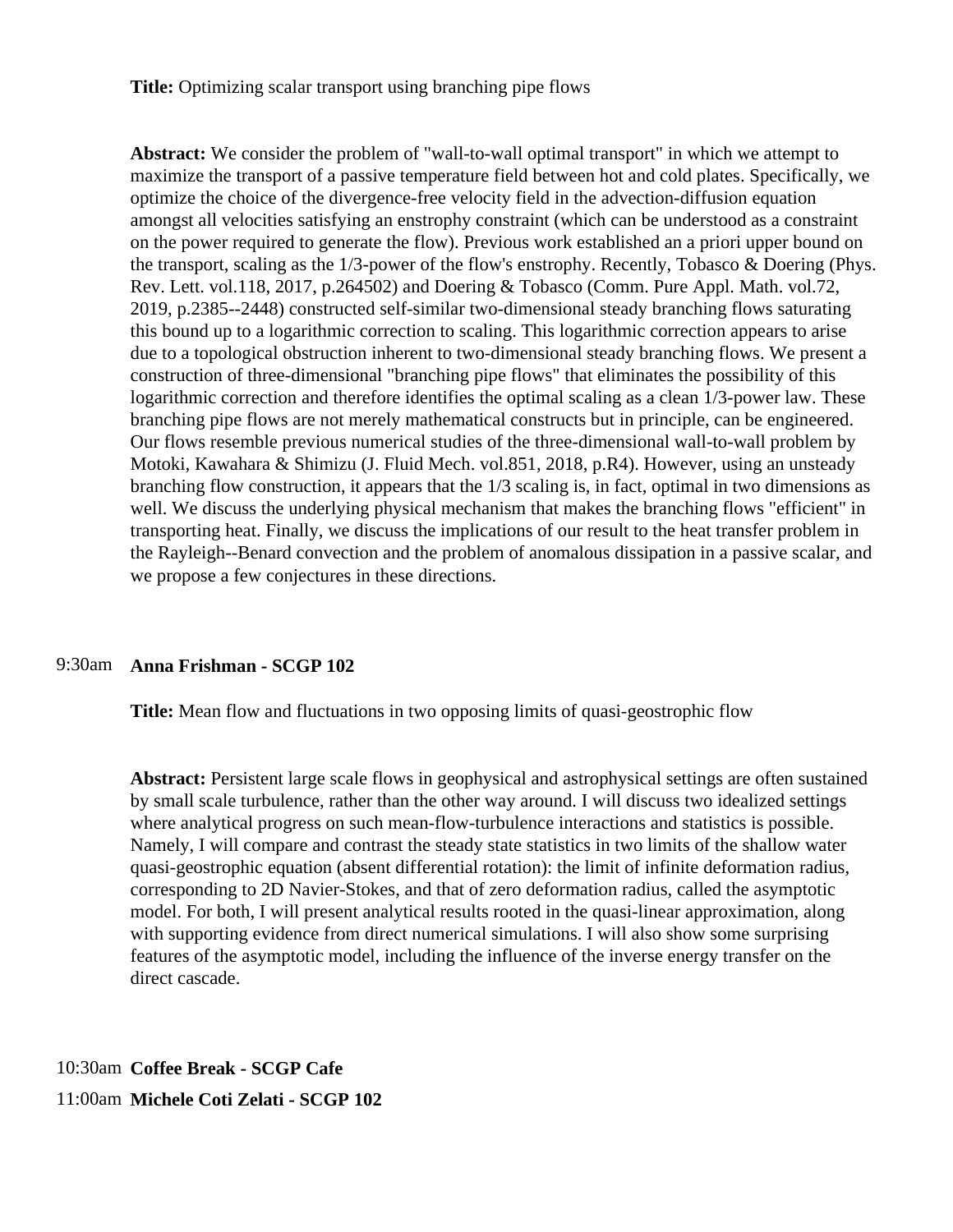**Title:** Nonlinear inviscid damping and shear-buoyancy instability in the two-dimensional Boussinesq equations

**Abstract:** We investigate the long-time properties of the two-dimensional inviscid Boussinesq equations near a stably stratified Couette flow. We prove that the system experiences a shearbuoyancy instability: the density variation and velocity undergo inviscid damping while the vorticity and density gradient grow. The result holds at least until a natural, nonlinear timescale. Notice that the density behaves very differently from a passive scalar, as can be seen from the inviscid damping and slower gradient growth. The proof relies on several ingredients: (A) a suitable symmetrization that makes the linear terms amenable to energy methods and takes into account the classical Miles-Howard spectral stability condition; (B) a variation of the Fourier time-dependent energy method introduced for the inviscid, homogeneous Couette flow problem developed on a toy model adapted to the Boussinesq equations, i.e. tracking the potential nonlinear echo chains in the symmetrized variables despite the vorticity growth.

#### 12:00pm **Lunch - SCGP Cafe**

# 1:30pm **Gregory Falkovich - SCGP 102**

**Title:** Multi-mode correlations as signature of turbulence.

**Abstract:** The general problem is what is the most sensitive and sensible statistical characteristics distinguishing turbulence from thermal equilibrium. We consider turbulence of capillary water waves and the so-called Fibonacci chain of interacting modes which models both incompressible turbulence and sets of resonantly interacting waves, We show that in turbulent cascades there exist multi-mode correlations of arbitrary order.

# 2:30pm **Anna Mazzucato - SCGP 102**

**Title:** Irregular transport and loss of regularity for transport equations.

**Abstract:** I will present recent results concerning examples of loss of regularity for solutions to linear transport equations with advecting field in Sobolev spaces below the Lipscitz class. I will discuss how this loss is generic and can be made instantaneous and total (that is, there exists smooth initial data for which the solution leaves instantaneously any Sobolev space of positive order). This is joint work with Giovanni Alberti, Gianluca Crippa, Gautam Iyer, and Tarek Elgindi.

3:30pm **Coffee Break - SCGP Cafe**

4:00pm **Jiahong Wu - SCGP 102**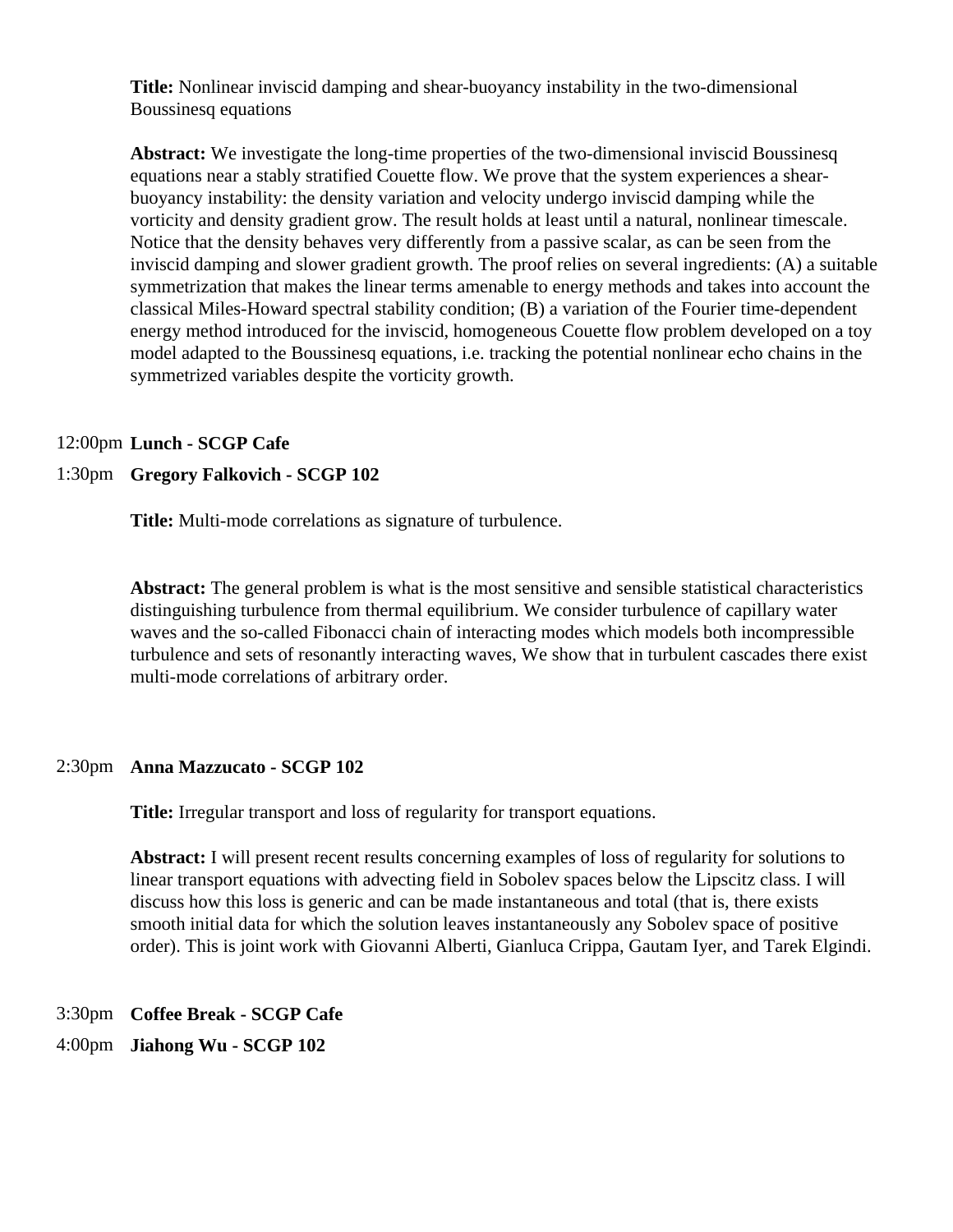**Title:** Stabilizing phenomena for incompressible fluids

**Abstract:** talk presents several examples of a remarkable stabilizing phenomenon. The 3D incompressible Navier-Stokes equation with dissipation in only one direction is not known to always have global solutions even when the initial data are small. However, when this Navier-Stokes is coupled with the magnetic field in the magneto-hydrodynamic system, solutions near a background magnetic field are shown to be always global in time. The magnetic field stabilizes the fluid. The results of T. Elgindi and T. Hou's group (see a recent review paper of Drivas and Elgindi, arXiv: 2203.17221v1) show that the 3D Euler can blow up in a finite time. Even small data would not help. But when the 3D Euler is coupled with the non-Newtonian stress tensor in the Oldroyd-B model, small smooth data always lead to global and stable solutions. Solutions of the 2D Navier-Stokes in R<sup>^2</sup> with dissipation in only one direction are not known to be stable, but the Boussinesq system involving this Navier-Stokes is always stable near the hydrostatic equilibrium. The buoyancy forcing helps stabilize the fluid. In all these examples the systems governing the perturbations can be converted to damped wave equations, which reveal the smoothing and stabilizing effect.

#### 6:00pm **Banquet**

**Thursday, June 23rd**

#### 9:00am **Half Talk: Trinh Nguyen - SCGP 102**

**Title:** The inviscid limit of Navier-Stokes for domains with curved boundaries

#### **Abstract:** TBA

#### 9:30am **Steve Shkoller - Zoom**

**Title:** The geometry of shock formation for Euler

**Abstract:** I will describe a new geometric approach for the shock formation problem for the multidimensional Euler equations that provides uniform estimates for the solution along the entire hypersurface on which the shock forms. This, in turn, allows for a complete description of the solution along this hypersurface of first singularities.

10:30am **Coffee Break - SCGP Cafe** 11:00am **Vlad Vicol - SCGP 102**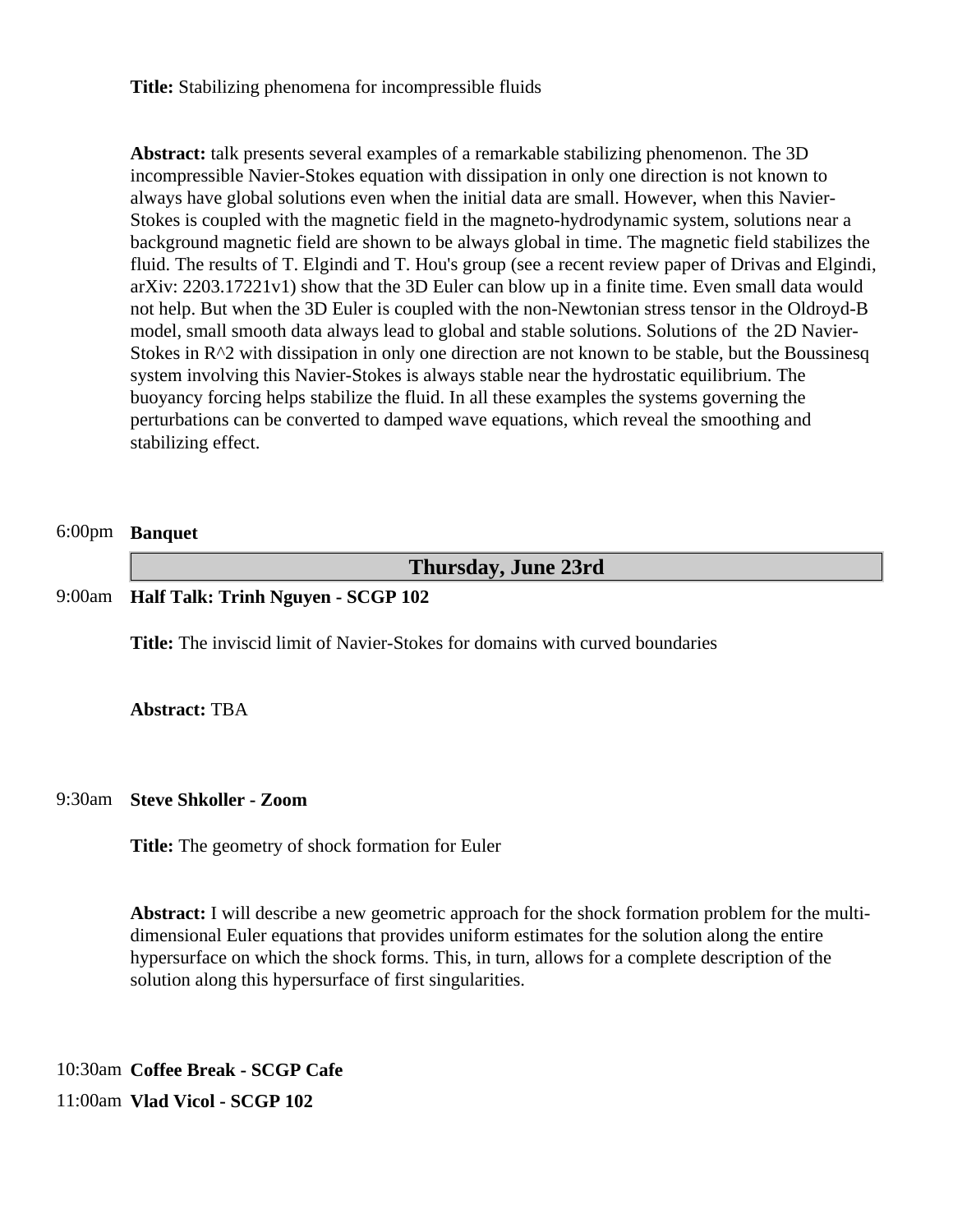**Title:** Formation and development of singularities for the compressible Euler equations

**Abstract:** We give a complete description of the formation and development of singularities for the compressible Euler equations in two space dimensions, under azimuthal symmetry. Our proof applies mutatis mutandis in the drastically simpler situations of one-dimensional flows, or multidimensional flows with radial symmetry. We prove that for smooth and generic initial data with azimuthal symmetry, the 2D compressible Euler equations yield a local in time smooth solution, which in finite time forms a first gradient singularity, the so-called pre-shock. We then show that a discontinuous entropy producing shock wave instantaneously develops from the pre-shock. Simultaneous to the development of the shock, two other characteristic surfaces of higher-order cusp-type singularities emerge from the pre-shock. These surfaces have been termed weak discontinuities by Landau and Lifshitz [17, Chapter IX, §96], who conjectured their existence. We prove that along the characteristic surface moving with the fluid, a weak contact discontinuity is formed, while along the slowest surface in the problem, a weak rarefaction wave emerges. The constructed solution is the unique solution of the Euler equations in the class of entropy-producing weak solutions with azimuthal symmetry and with regularity determined by the fact that it arises from a generic pre-shock. The talk is based on joint work with T. Buckmaster, T. Drivas, and S. Shkoller.

#### 12:00pm **Lunch - SCGP Cafe**

#### 1:30pm **Roman Shvydkoy - SCGP 102**

**Title:** Mechanisms for energy conservation in Onsager (super)critical fluids

**Abstract:** When the regularity of a solution to the Euler and Navier-Stokes equation is higher than 1/3 (in a certain Besov sense), then the solution is known to conserve energy. This threshold is also dimension-independent. At the same time for 3D Euler the convex integration method provided examples of solutions in regularity 1/3 - epsilon that do not conserve energy (P. Isett, 2016). Finding examples that belong to the critical regularity class 1/3 constitutes what is called the Onsager conjecture. In this talk we will highlight several special mechanisms that allow to prove energy conservation for incompressible fluids that fall under the Onsager threshold. In particular, this provides a list of scenarios one would like to avoid when attempting to construct critical energydissipative examples.

#### 2:30pm **Michele Dolce - SCGP 102**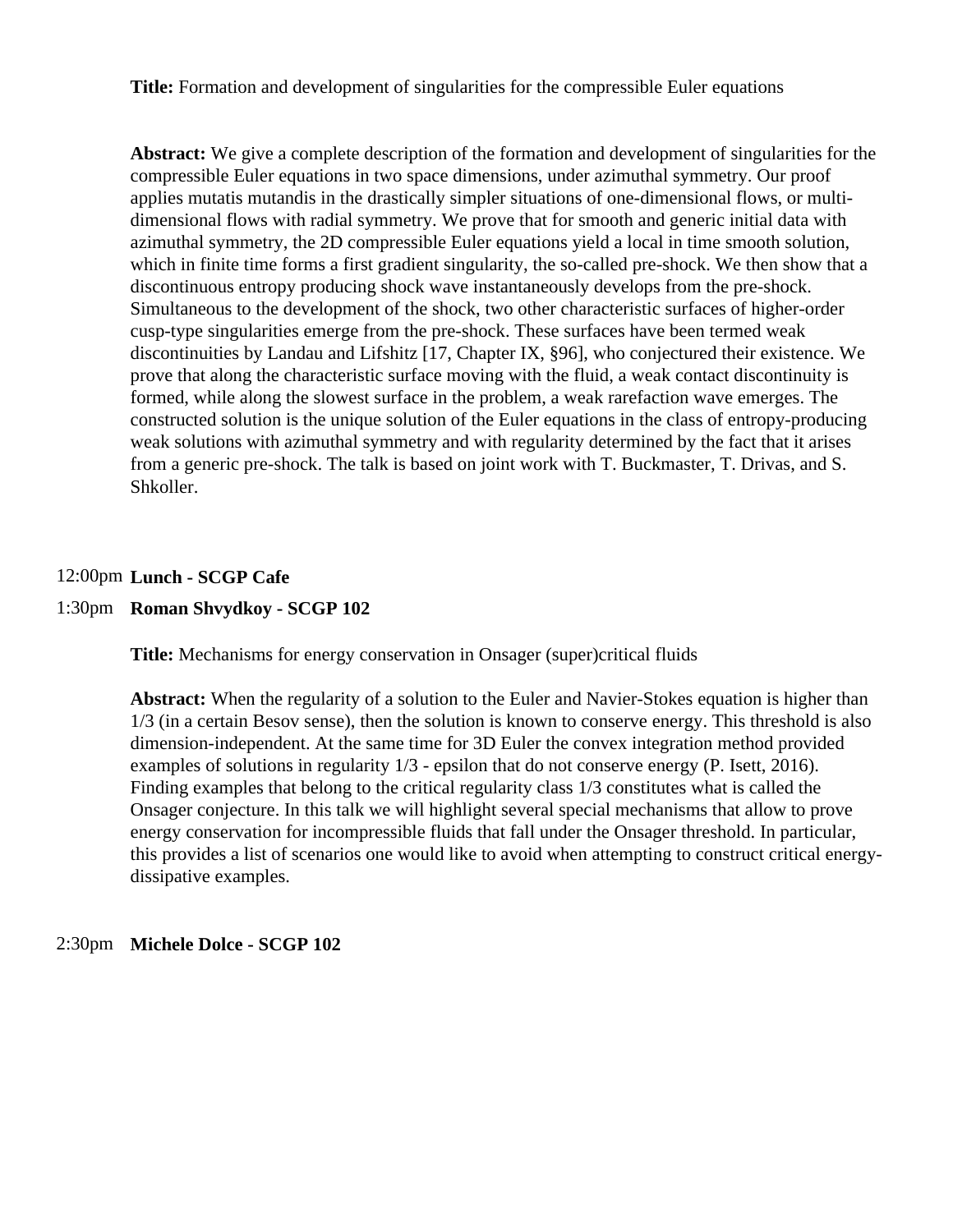**Title:** On maximally mixed equilibria of two-dimensional perfect fluids

**Abstract:** The motion of a two-dimensional incompressible and inviscid fluid can be described as an area-preserving rearrangement of the initial vorticity that preserves the kinetic energy. In the infinite time limit, some irreversible mixing can occur and predicting what structures can persist is an issue of fundamental importance. Shnirelman introduced the concept of maximally mixed states (any further mixing would necessarily change their energy) and proved they are perfect fluid equilibria.We offer a new perspective on this theory by showing that any minimizer of any strictly convex Casimir, in a set containing Euler's end states, is maximally mixed. Thus, (weak) convergence to equilibrium cannot be excluded solely on the grounds of vorticity transport and conservation of kinetic energy. On the other hand, in the straight channel, we give examples of open sets of initial data which can be arbitrarily close to any shear flow in L1 of vorticity but do not weakly converge to them in the long time limit. This is joint work with T.D. Drivas.

# 3:30pm **Coffee Break - SCGP Cafe**

4:00pm **Ayman Said - SCGP 102**

**Title:** The zero homogeneous Euler equation: long time behaviour and ageing in fluids.

**Abstract:** n this talk we are going to discuss recent results on the long time behaviour of the zero homogeneous Euler equation obtained jointly with T. M. Elgindi and R. Murray and their implication on the ageing phenomena in ideal fluids.

# **Friday, June 24th**

9:00am **Half Talk: Marc Nualart - SCGP 102**

**Title:** On zonal steady solutions to the 2d Euler equations

**Abstract:** We comment on recent developments of the long-time dynamics and stationary structures of solutions to the incompressible Euler equations on planar domains. Afterwards, we focus on the incompressible Euler equations on the rotating unit sphere and we study stationary solutions that are near zonal flows. In particular, we construct a new family of non-zonal steady solutions arbitrarily close in analytic regularity to the second degree zonal Rossby-Haurwitz stream function, for any given rotation of the sphere.